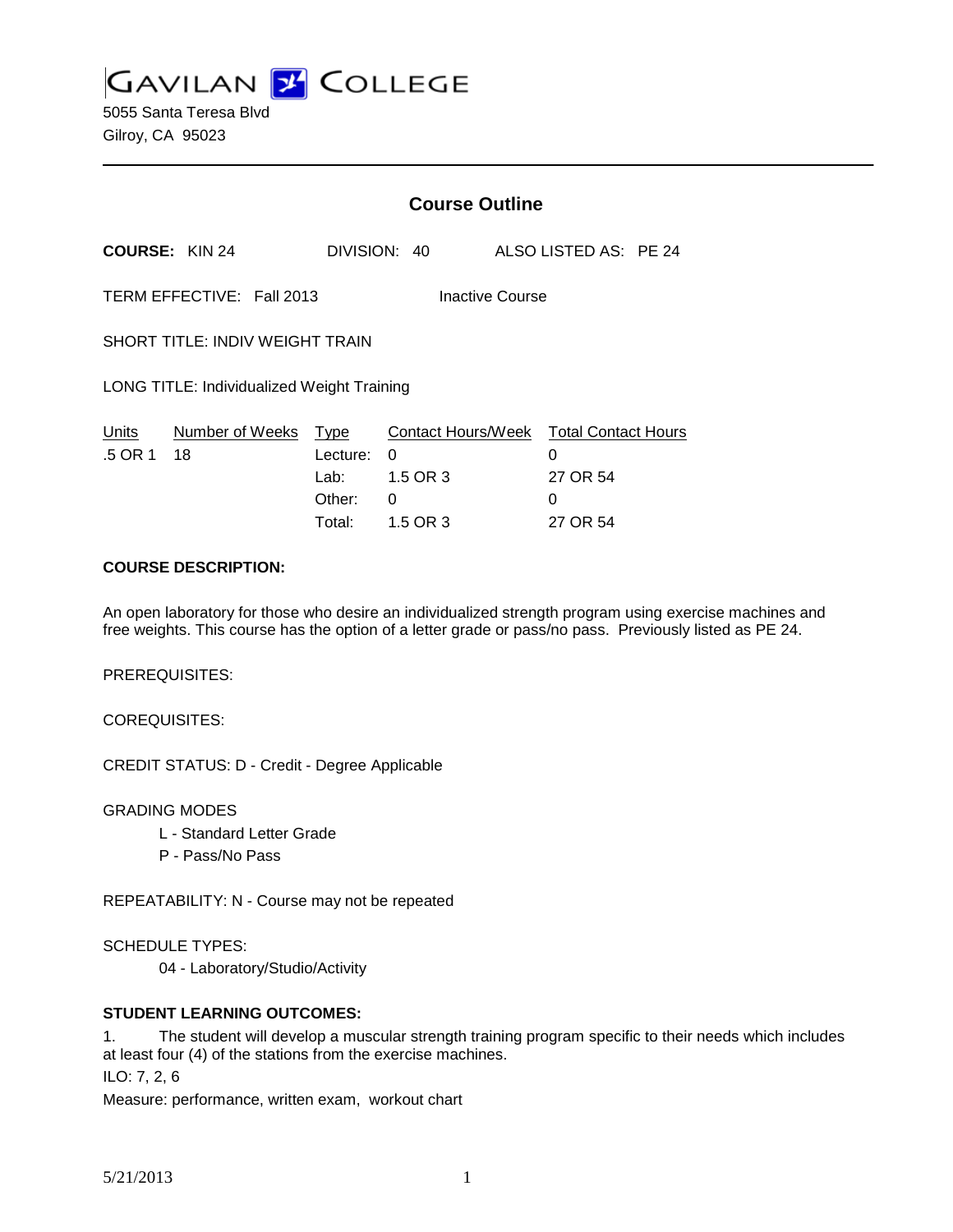2. The student will incorporate at least two (2) abdominal strength training exercises and at least two (2) exercises using hand weights into their workout program.

ILO: 7, 2, 6

Measure: demonstration, workout chart

3. The student will name the major muscle groups used in the exercises they perform.

ILO: 2, 1

Measure: written exam, oral exam

4. The student will apply safety procedures when utilizing free weights and demonstrate the proper form when performing exercises.

ILO: 6, 7 Measure: demonstration

5. The student will attempt at least two (2) types of exercise routines.

ILO: 2, 7, 4, 6, 1

Measure: performance, demonstration,

written exam

# **CONTENT, STUDENT PERFORMANCE OBJECTIVES, OUT-OF-CLASS ASSIGNMENTS**

Inactive Course: 02/25/2013

1.5 - 3 Hours

Course orientation, including grading and the procedures for use of the open lab.

SPO: Students will explain the requirements of the course, including how they are graded, the dress code, and use of the workout chart. They will correctly log themselves in and out of the lab.

## 3 - 6 Hours

Continue orientations as needed. Discuss the importance of stretching as a warm-up activity. Explain the benefits of stretching both before and after working out and demonstrate stretches for the lower body and the upper body. Demonstrate and describe each of the stations on the exercise machines. This will include safety and proper lifting techniques.

SPO: The student will demonstrate at least two stretches each for the lower body and the upper body. They will discuss the benefits of stretching. Each of the stations on the exercise machine - lat pull, leg press, pec deck, leg extension/leg curl, upright rowing, incline/bench/shoulder press, and ab/ad thigh machine - will be demonstrated by the student using the correct technique.

#### 4.5 - 9 Hours

Discuss and demonstrate the abdominal stations and the back extension station as well as the use of stability balls and medicine balls. Introduce the use of free weights. Explain and demonstrate the various strength training exercises available utilizing hand weights.

SPO: The student will demonstrate a variety of abdominal strength training exercises. They will discuss the function of the back extension station. The student will demonstrate four (4) exercises that can be performed with the hand weights.

## 4.5 - 9 Hours

Review the use of free weights. The proper techniques and the importance of safety will be discussed and demonstrated for the bench press, squat, decline press, incline press and preacher curl. Different types of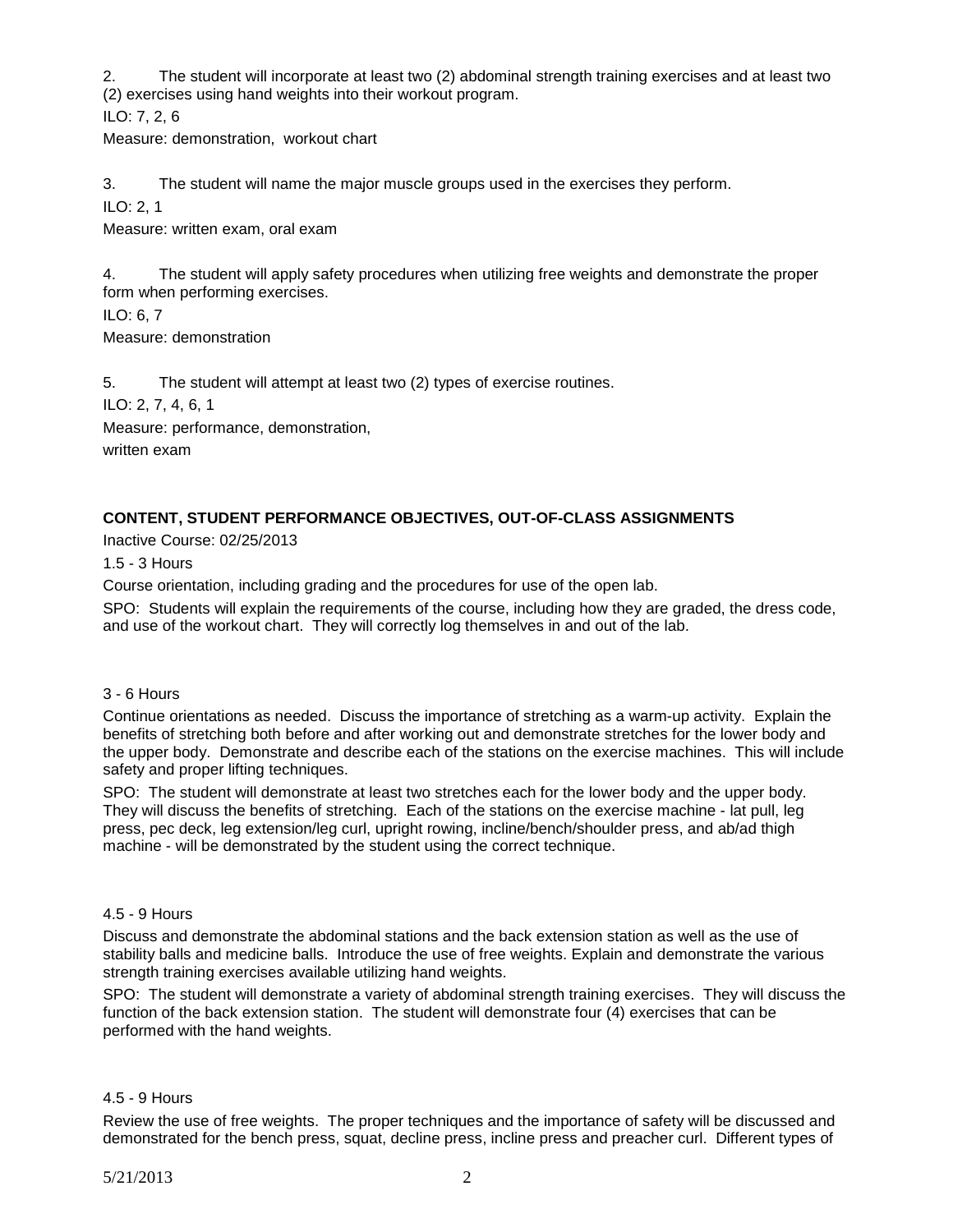exercise routines will be explained. This could include pyramid, circuit, progressive resistance, upper body/lower body, and 3 or 4 day split.

SPO: Students who work with free weights will demonstrate the proper lifting techniques for each station they utilize. They will employ safety requirements. Students will explain at least two (2) types of exercise routines.

12 - 24 Hours

Continue to demonstrate and review the proper use of the strength training equipment available in the lab. Assist the students with developing a muscular strength training program specific to their needs.

SPO: Students will develop a workout routine and apply the skills learned into a weekly workout program. They will record their progress on their workout chart.

2 Hours Written final.

This is a skill building class where the student's skills or proficiencies will be enhanced by supervised repetition and practice in class.

## **METHODS OF INSTRUCTION:**

demonstration, peer teaching, small group

#### **METHODS OF EVALUATION:**

The types of writing assignments required: None The problem-solving assignments required: None The types of skill demonstrations required: Performance exams The types of objective examinations used in the course: Multiple choice Matching items Other: short answer Other category: Other: Required student participation The basis for assigning students grades in the course: Writing assignments: 0% - 0% Problem-solving demonstrations: 0% - 0% Skill demonstrations: 20% - 30% Objective examinations: 10% - 20% Other methods of evaluation: 50% - 80% JUSTIFICATION: The department is requesting a name change, from the Physical Education and Athletics Department to the Department of Kinesiology and Athletics.

The reasons for this action include:

1) A desire to follow suit with the 4-year colleges and universities.

2) A trend in the field. Community colleges are moving in this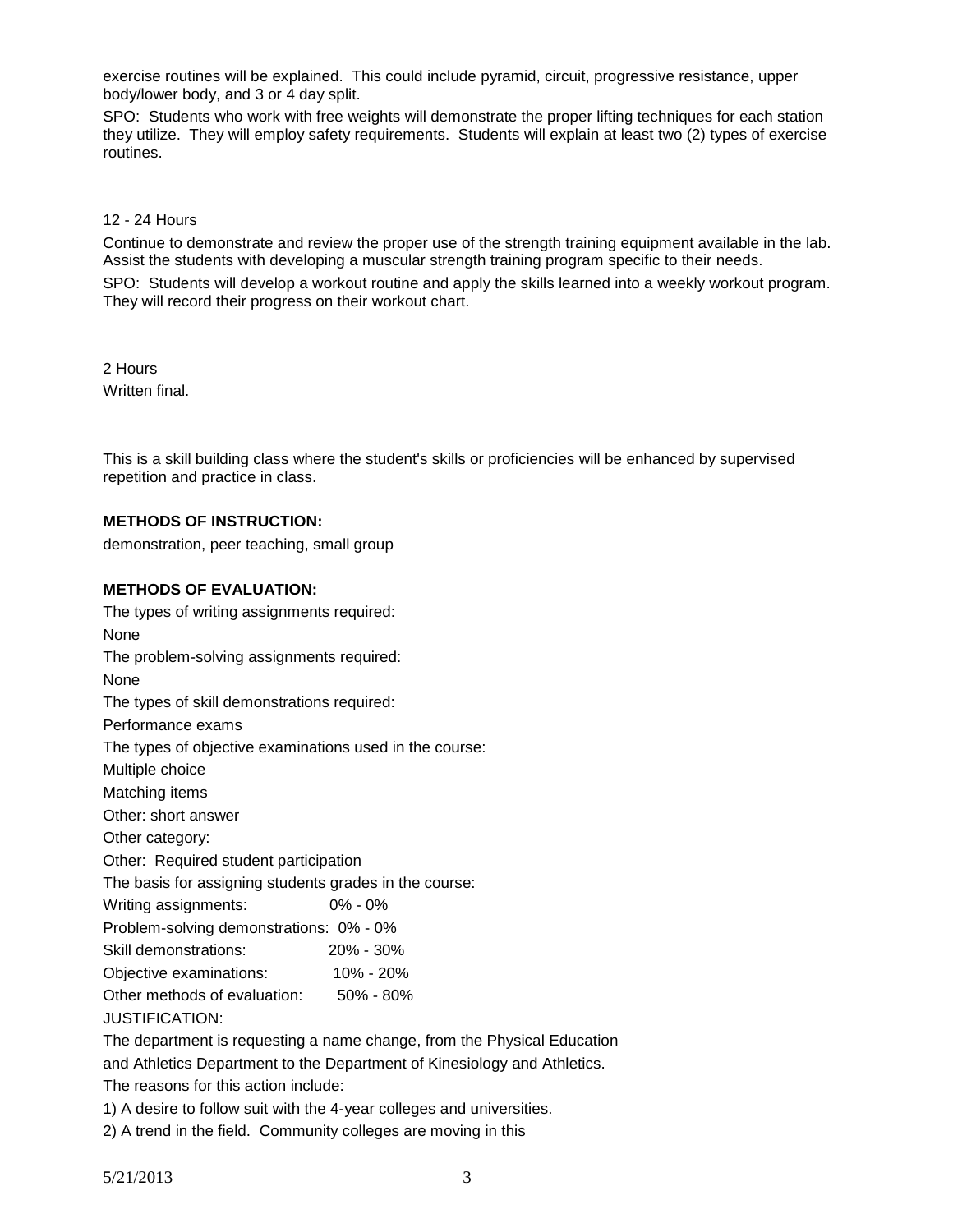direction with Cabrillo College already taking this action. Others such as Sacramento City College, Mission College, and Diablo Valley College are also in the process of changing their name as well. Gavilan College can be a leader in this trend.

3) This more closely describes what our profession is about.

"Kinesiology is the academic discipline concerned with the art and science of human movement."

4) The state academic senate has proposed that Kinesiology and Exercise Science majors be added to the Disciplines List so they have recognized the move in this direction.

5) Over recent years, there have been discussions within the State regarding the need to streamline Physical Education as a discipline. This would help with the negative connotation that is often identified with this discipline. Gavilan College has worked hard to modify our programs to meet State requirements for our major. The name change would be another step in the right direction.

#### **REPRESENTATIVE TEXTBOOKS:**

#### **ARTICULATION and CERTIFICATE INFORMATION**

Associate Degree: GAV E1, effective 201170 CSU GE: CSU E1, effective 201170 IGETC: CSU TRANSFER: Transferable CSU, effective 201170 UC TRANSFER: Transferable UC, effective 201170

## **SUPPLEMENTAL DATA:**

Basic Skills: N Classification: A Noncredit Category: Y Cooperative Education: Program Status: 1 Program Applicable Special Class Status: N CAN: CAN Sequence: CSU Crosswalk Course Department: KIN CSU Crosswalk Course Number: 24 Prior to College Level: Y Non Credit Enhanced Funding: N Funding Agency Code: Y In-Service: N Occupational Course: E Maximum Hours: 1